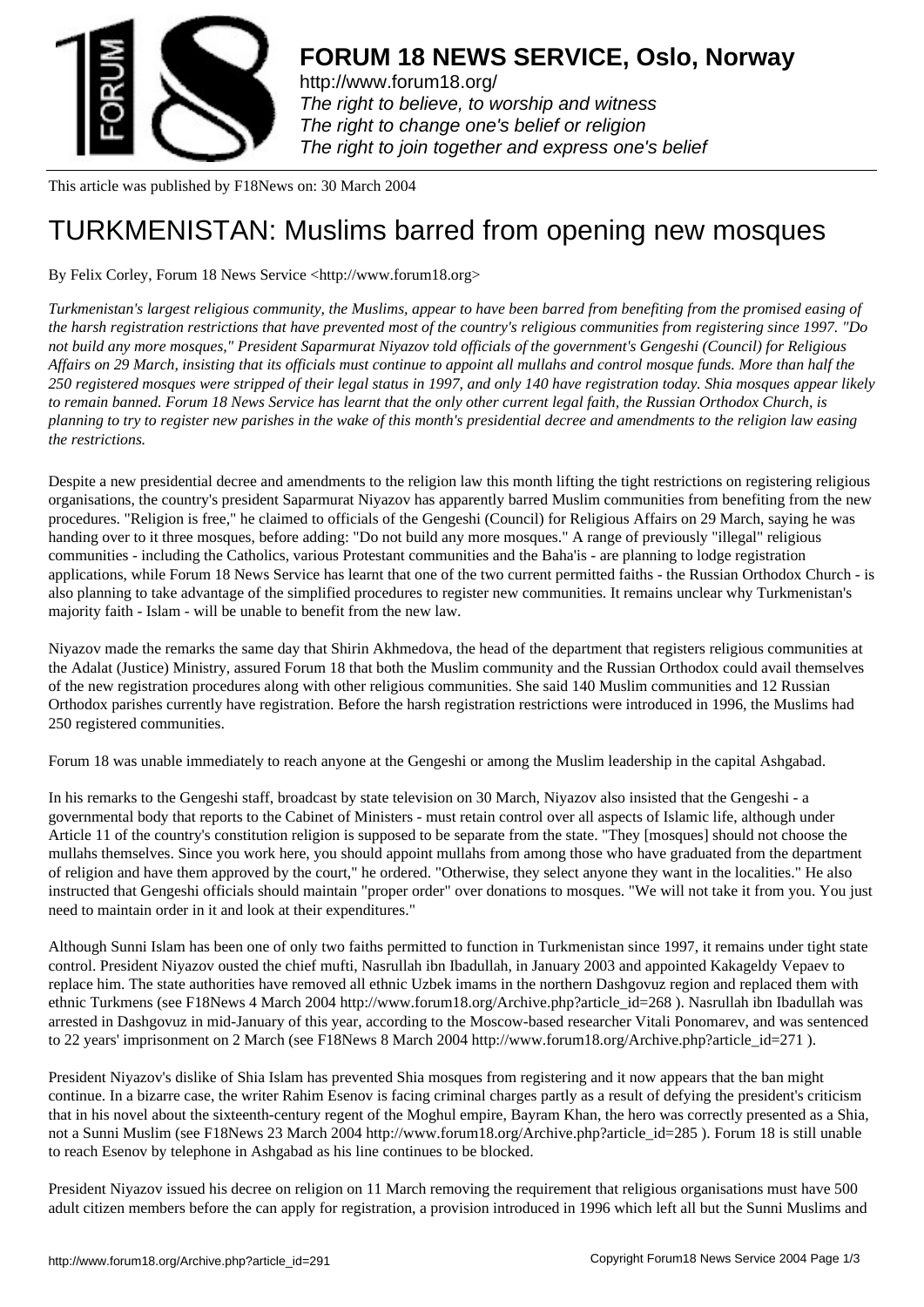groups, was again revised this month to reflect the simpler registration requirements. The new amendments, published on 24 March in the government press in Turkmen and in Russian and available on the government website

(http://www.turkmenistan.gov.tm/countri/zakon/zakon-31.html), requires that "religious groups" must have between five and fifty adult citizen members to register, while "religious organisations" must have at least fifty. In theory at least, this removes the obstacle to registering non-Sunni Muslim and non-Orthodox communities.

Akhmedova of the Adalat Ministry told Forum 18 on 29 March that various communities have come to her office to seek information on how to register. "They come constantly to seek information," she declared. She said she had given communities a model statute that they could adapt for use. She added that no community has yet lodged a registration application under the new procedure.

Among the Protestant churches preparing to lodge an application is Greater Grace church in Ashgabad, as its pastor Vladimir Tolmachev reported. "We are collecting signatures and we expect to lodge the application within the next week," he told Forum 18 on 29 March. Describing the current situation as "strange", Tolmachev was optimistic that his church would get registration, having read the text of the amendments to the religion law.

Aleksandr Yukharin, vice-president of the New Apostolic Church in Russia, who maintains links with its community in Ashgabad, said his church is pleased that it now has the opportunity to register. "We have been trying to do so for a long time," he told Forum 18 from Moscow on 30 March. "We were warned last year not to meet, so we had to halt all our religious activity. All over the world we abide by the laws of the state, which is why our Ashgabad community stopped its activity." He stressed that his Church wants to resume its activity, but would do so only once it has registration and can do so legally. "We do not conduct religious activity illegally."

Despite the denial of the possibility of registering new Muslim communities, the Russian Orthodox Church is planning to try to register new parishes to add to its current 12 registered communities. "Registration is now a lot simpler," Fr Ioann Kopach, the dean of Ashgabad, told Forum 18 on 30 March. He said the first two parishes likely to seek registration are in the town of Khazar (formerly Cheleken) on the Caspian Sea and in the northern Caspian Sea port of Bekdash. "We will seek the blessing of our bishop, Metropolitan Vladimir of Tashkent, and then lodge the applications and see what happens."

He said the Church might also found parishes in other towns, though he said most of the parishes that need registration already have it. He said the Orthodox have already built a new church in the town of Tedjen and have nearly completed a new church in Dashoguz to replace churches destroyed during the Soviet period.

Both Fr Ioann and Fr Andrei Kiryakov, the priest of Turkmenabad (formerly Charjou), admitted to Forum 18 that many of their parishioners are Armenian Apostolic Christians, although the Armenian Church and the Orthodox Church are of differing families of Churches. The Armenians have so far been prevented from reopening churches in Turkmenistan, but Fr Ioann told Forum 18 that "it is a question for the Council for Religious Affairs why there are no Armenian churches in Turkmenistan".

Fr Ioann said that after the religion law was amended last October, Orthodox parishes had expected to have to re-register with the Adalat Ministry. However, given the latest religion law amendments he said it was unclear whether this was still the case and if and when any re-registration of existing registered communities might take place.

One draconian provision of the religion law that the new amendments have not lifted is the ban on unregistered religious activity and the criminal penalties imposed on those taking part in it. "I believe that they will allow all the churches to register, then they will conduct checks and those that continue to function without registration will be fined," Pastor Tolmachev of the Greater Grace church told Forum 18. If this does indeed happen, one group that has already suffered numerous raids and punishments on its communities the Baptists of the Council of Churches who refuse to register on principle in any of the post-Soviet republics where they operate - is likely to be penalised once again.

For more background see Forum 18's report on the October 2003 religion law at

http://www.forum18.org/Archive.php?article\_id=180

and Forum 18's latest religious freedom survey at

http://www.forum18.org/Archive.php?article\_id=151

A printer-friendly map of Turkmenistan is available at

http://www.nationalgeographic.com/xpeditions/atlas/index.html?Parent=asia&Rootmap=turkme